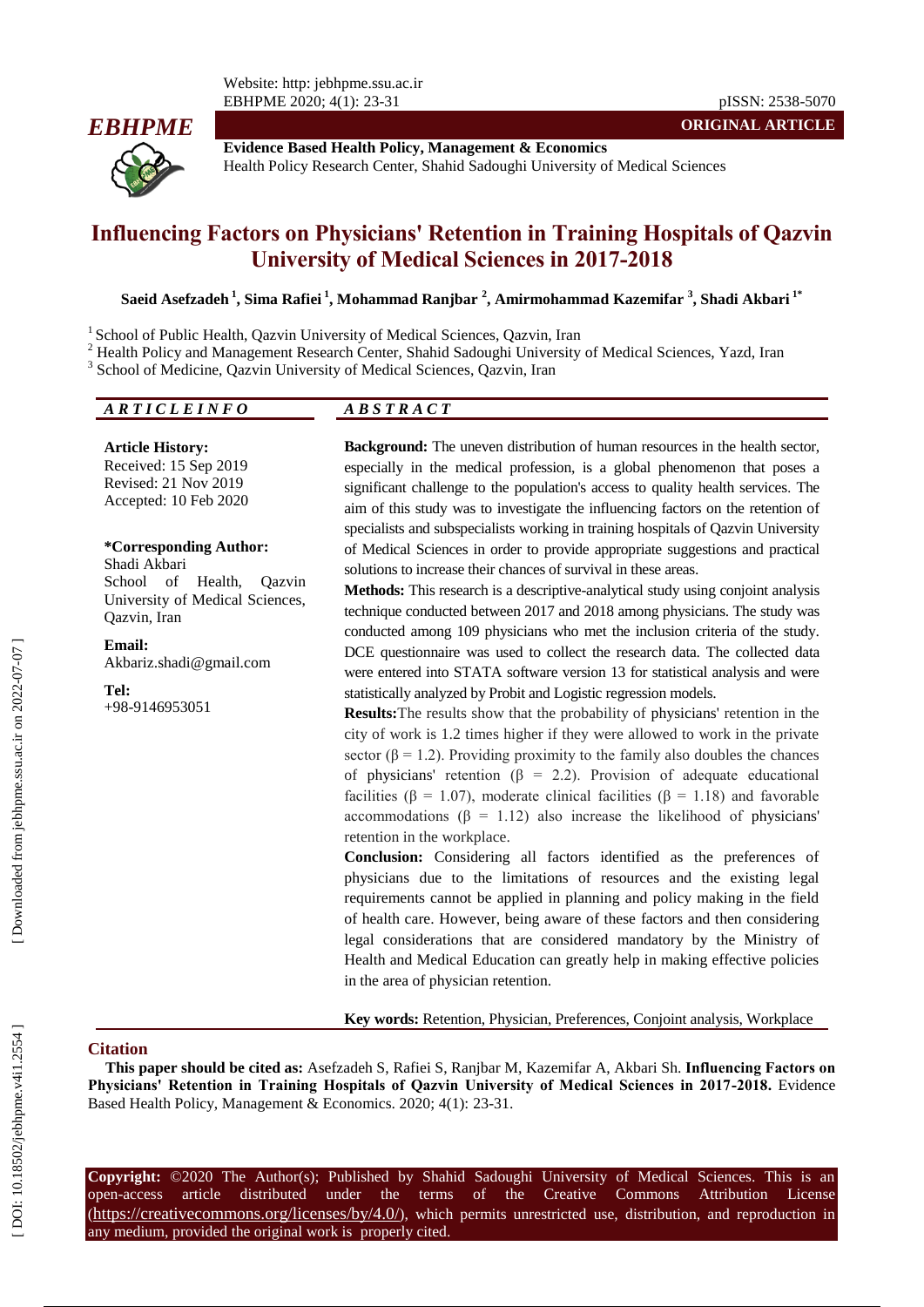## **Introduction**

The unequal distribution of human resources in The unequal distribution of human resources in<br>the health sector, especially in the medical profession is a worldwide phenomenon (1). This is considered as an important challenge with respect to the availability of high -quality health services to the public (2). This inequality not only causes undesirable health burdens in society, but also endangers health equity. Whereas access to the health care is among the most principle rights of all people in a society and has been stipulated in the Article 29 of the Constitution of the Islamic Republic of Iran. The physicians are the most important components of human resources in the health sector that provide specialized and sub specialized services to patients (3). Studies indicated that there may be insufficient or excess physicians in some areas even if all factors are considered such as the number of physicians and health care requirements. This is aggravated by the fact that most physiciansare willing to leave the university system and practice in the private secto r (4,5) .

Iran is a middle -income country and its different parts of health system ( private and public sector) considerably vary in terms of various indices such as infrastructure status, input resources including equipment and medical staff, terms of payment, and the rules and regulations. This, along with other factors affecting the unequal distribution of medical staff has worsened the situation. These other factors include socio -economic factors, medical education system, financial incentives, rules and regulations, health system development in the private and public sector s, and management of human resources in the health area in different regions of the country. This resulted in the limited access of people to the required medical and health services in some area and incurred financial burdens to patients. Something that is considered a major challenge in the provision of health services in this country (4-7).

Inappropriate distribution of physicians is a challenge in the human resources of the Canadian health system. This has caused many problems with respect to their attraction and retention (8). Japan also has similar problem, although the number of doctors has increased in recent years (9). Lack of practical solution to deal with this challenge has caused many problems and consequences in both developing and developed countries. This crisis has arisen from various complex causes, which are not only related to the shortage of manpower, but with the inability to retain these forces in the areas where their services are mainly required . The attraction and retention of specialist physicians in university hospitals is a solution to improve the ratio of physicians to the population and thus enhancing the access of people to the health services in different areas of the country (10).

Accordingly, World Health Organization is seeking evidence -based advice to solve the challenge of presence of physicians in the required areas. In this regard, one of the key measures in Iran's Health Promotion Plan was to address the issue of retention of specialist physicians in university hospitals. This plan was aimed at increasing access to and protection of people's finances and the elimination of non -official payments in various areas of the country (11) . Manual of "Support Plan for the Retention of Physicians in Less-developed Area<sup>"</sup> was formulated and implemented in April 2014 in line with the implementation of the provisions of the regulations of the Fifth Development Plan and upstream rules and to realize the provisions of paragraph "b" of Article 34, paragraph "d" of Article 32 and paragraph "b" of Article 36 of the Fifth Development Plan. This plan was put into action in order to increase the public access to thehealth care services, establish a universal coverage, reduce the share of payments by public, strengthen the universal public health system, promote the full -time work plan and ultimately improve the referral system (12). The general and specific goals of this national program are promotion of attraction and retention of physicians in the less -developed regions of the country, promoting equity in access and utilization of health services in underserved areas, reducing the amount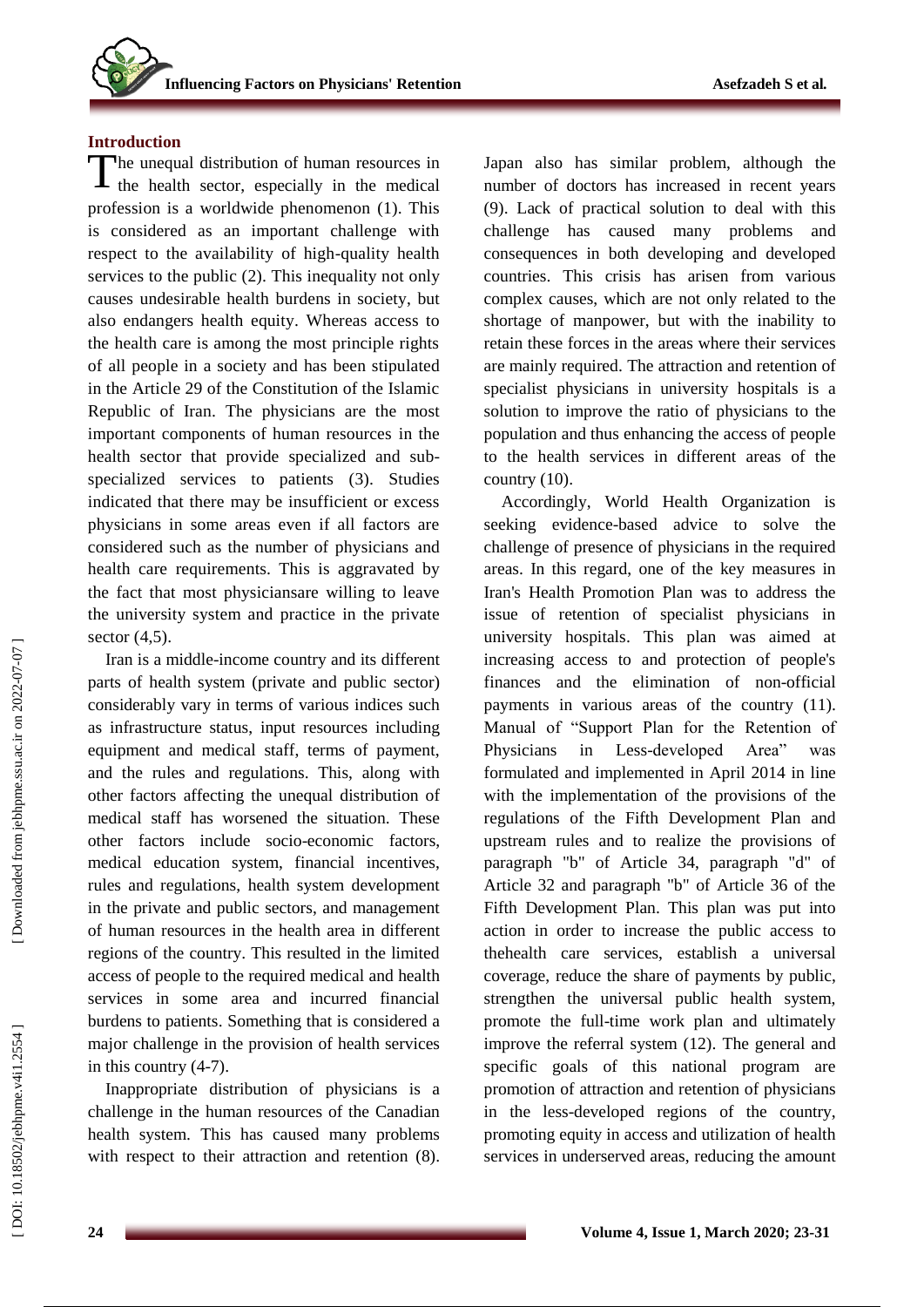

of payments by public, organizing the referral system at specialty and subspecialty levels in the less developed areas and proper implementation of the ranking system in the human resource section and outpatient and hospitalization services. By timely delivery of healthcare services, this program seeks to ensure the provision of appropriate healthcare services and emergency procedures to the public. A process that hopefully results in full time accountability of hospitals and satisfaction of the public (11 -13) .

Noticeable measures have been anticipated in the Health Promotion Plan for the retention of physicians in the underserved areas. However, results shows that these incentives were effective for physicians only for a limited time and failed to deliver lon g -term positive health outcomes. Therefore, Ministry of Health and Medical Education should take into account other strategies, in addition to incentive measures , to increase the retention of specialist physicians in educational hospitals, especially for high demanding specialties. Given the complex set of factors affecting the retention of physicians, any attempt to increase the number of this workforce group should be accompanied by appropriate measures to attract and retain physicians (10 -13).

In recent years, researchers and policy -makers have focused on identifying and implementing appropriate solutions to address the shortage of physicians in some areas. Previous experience has shown that increasing the number of physicians in the whole country is not merely a decisive factor for having enough physicians in underserved areas. Therefore,other factors influencing the attraction and retention of physicians should be identified in order to improve the quality of health care services. Based on these factors, policies are required to be formulated to increase the attraction and retention of physicians in those areas.

Hence, current study aims to investigate the factors affecting the retention of physicians working in training hospitals of Qazvin University of Medical Sciences to provide suggestions and strategies for increasing the retention rate of physicians.

### **Materials and Methods**

This study is a descriptive -analytical survey that is carried out using conjoint analysis technique during 2017-2018 among specialists and subspecialist physicians working in university hospitals affiliated to Qazvin University of Medical Sciences.

#### **Application of Conjoint Analysis Approach**

Conjoint analysis (CA) is a comprehensive research method which is based on the economic theory of utility and value originated in mathematical psychology (14). The method is able to determine respondents' preferences for the attributes of a product or service and has been used successfully by many policy -makers and health economists to measure preferences for a diverse range of health applications (15-17).

## **Conjoint Design Establishing Attributes and Levels**

To create job attributes and corresponding levels from physicians' point of view, an initial literature review was conducted which revealed a list of 20 attributes. In the second phase of the study, the attributes were discussed by a panel of experts including different types of medical specialists whom were asked about factors that could be influential in their decision to retain in training hospitals. After determining eight attributes as the maximum possible features to conduct conjoint analysis, contributing levels were generated in a way to reflect the existing work condition. Through a rational increase in the base level, additional levels were formed. Table 1 show an example of a choice set.

## **Experimental Design and Construction of Scenarios**

Alternative job profiles were created by determining six attributes and related levels. To gain a practical number,  $SPSS<sub>22</sub>$  software and Ortho plan procedure was used. As a result, through applying a fractional factorial design, 16 scenarios were obtained. Then to organize the scenarios in the questionnaire, one of the job profiles relating to retention of physicians in the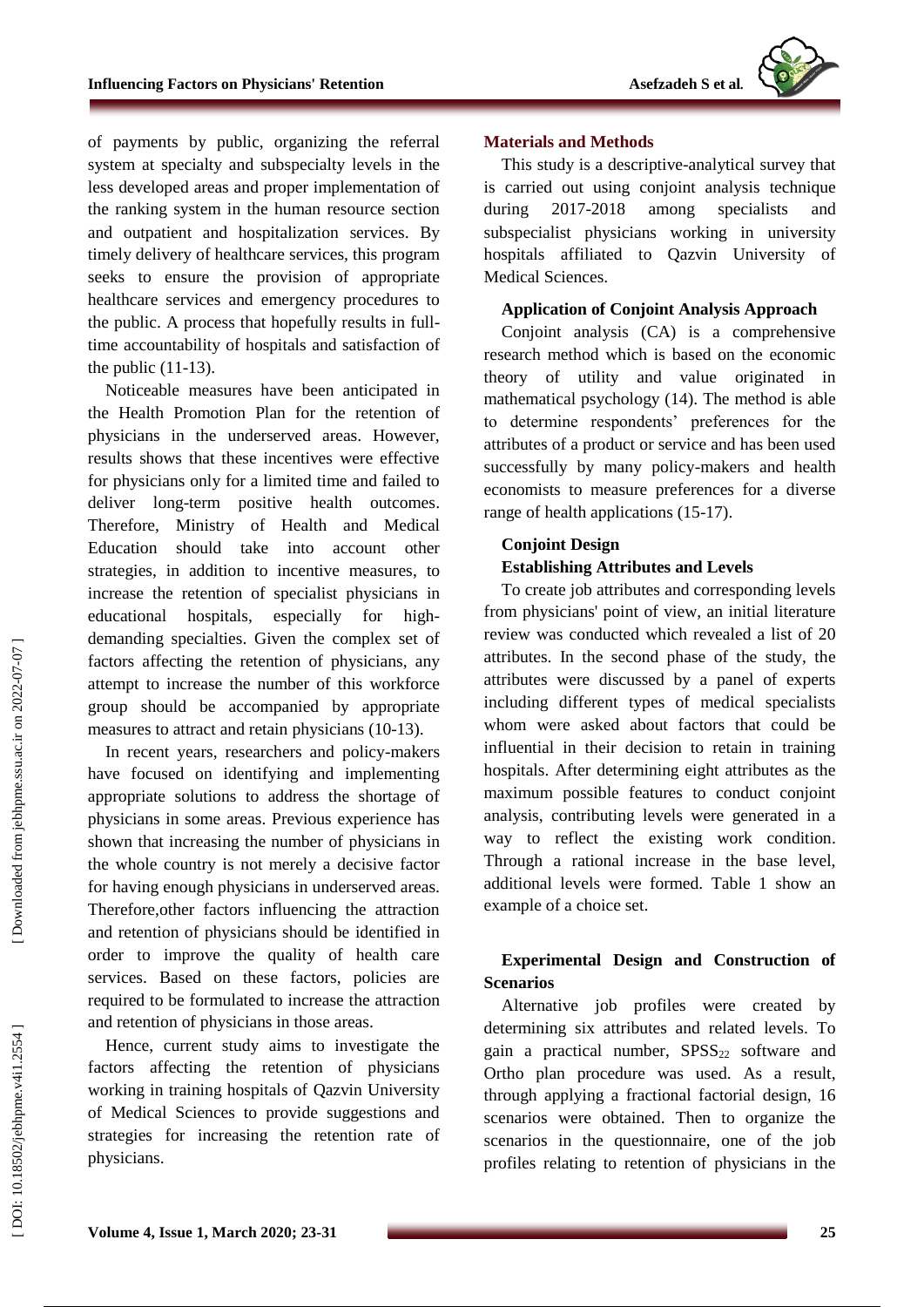workplace was selected as a constant scenario and compared to other job profiles which led to 15 choice sets for each of the physicians.

## **Study population**

The study population consisted of all physicians working in training hospitals of Qazvin University of medical sciences. Subject were selected by census and included in the study only if they do not work in private or social security hospitals. Accordingly, by referring to the list of physicians in the province in the distribution center of physician of Qazvin University of Medical Sciences, a total of 109 physicianswere identified.

## **Data collection tool**

To collect data a questionnaire comprised of two main sections was used. The first section included 16 choice sets for each specialist to regard. In this section, characteristics of scenario are described to help readers to have a better understanding of different scenarios. The second part consisted of a number of socio demographic questions to collect background characteristics of the physicians such as age, gender, and their clinical experience. To observe ethical issues, permission to conduct the research was obtained from Qazvin University of Medical Sciences, Iran, and participation in the study was considered to be voluntarily and informed consent was given.

## **Data analysis**

To obtain study results, gathered data were transformed in to STATA (version 13, Stata Corp LP, College Station, USA) wherein (whether to retain in training hospitals or not) was considered as a binary dependent variable and the levels of the eight attributes were regarded as independent variables. Probit and logistic regression models were used to assess physicians' preferences of scenario levels and characteristics.

To confirm the validity of the study questionnaire according to similar studies that used conjoint analysis method,two following methods were used to confirm the validity of the test. Fractural Factorial Design and Orthogonal method in  $SPSS_{22}$  software was used to design the questionnaire and determine the scenarios. In this method, in addition to the main scenario, four scenarios having the best characteristics / components of the study together with their opposite pairs reflecting the worst conditions were provided to the subjects. Selection of desirable scenario by these subjects reflects their accuracy in responding the questions and confirms the validity of the study. Another method that was used to confirm the validity of the questionnaire was the pre -test questionnaire. In this method, the researcher provided 20 physicians with the pre designed questionnaire. After the collection of data, researcher team provided assistance to physicians in case of any ambiguity or difficulty in understanding or writing scenarios.

This study has a code of ethics IR.QUMS.REC.1396.403.

## **Results**

The total number of 109 specialist and subspecialist physicians (the whole population under study) employing in educational and medical centers related to Qazvin Medical Sciences University filled in the questionnaires. Most of the participants were females (70 %) and married (84 %). Their age average was 38.59 with 8.07 as their working experience average.

According to Table 2, results demonstrate that study physicians consider activity permission in the private section as the most important feature and workload as the most unimportant one.

The findings in Table 3 show that all the parameters (including activity permission in private section, proximity to family, educational facilities, clinical substructure, and residential facilities) except workload effect on physicians' decision in selecting statistically meaningful service locations (P-value  $\leq 0.05$ ).

The coefficients signs of each parameter are consistent with what the researcher has expected which confirms the theoretical validity of the model. It means that in confidence interval 95 % of the physicians have participated in the study, preferred permission to act in private section, proximity to family, having access to proper educational facilities, having access to clinical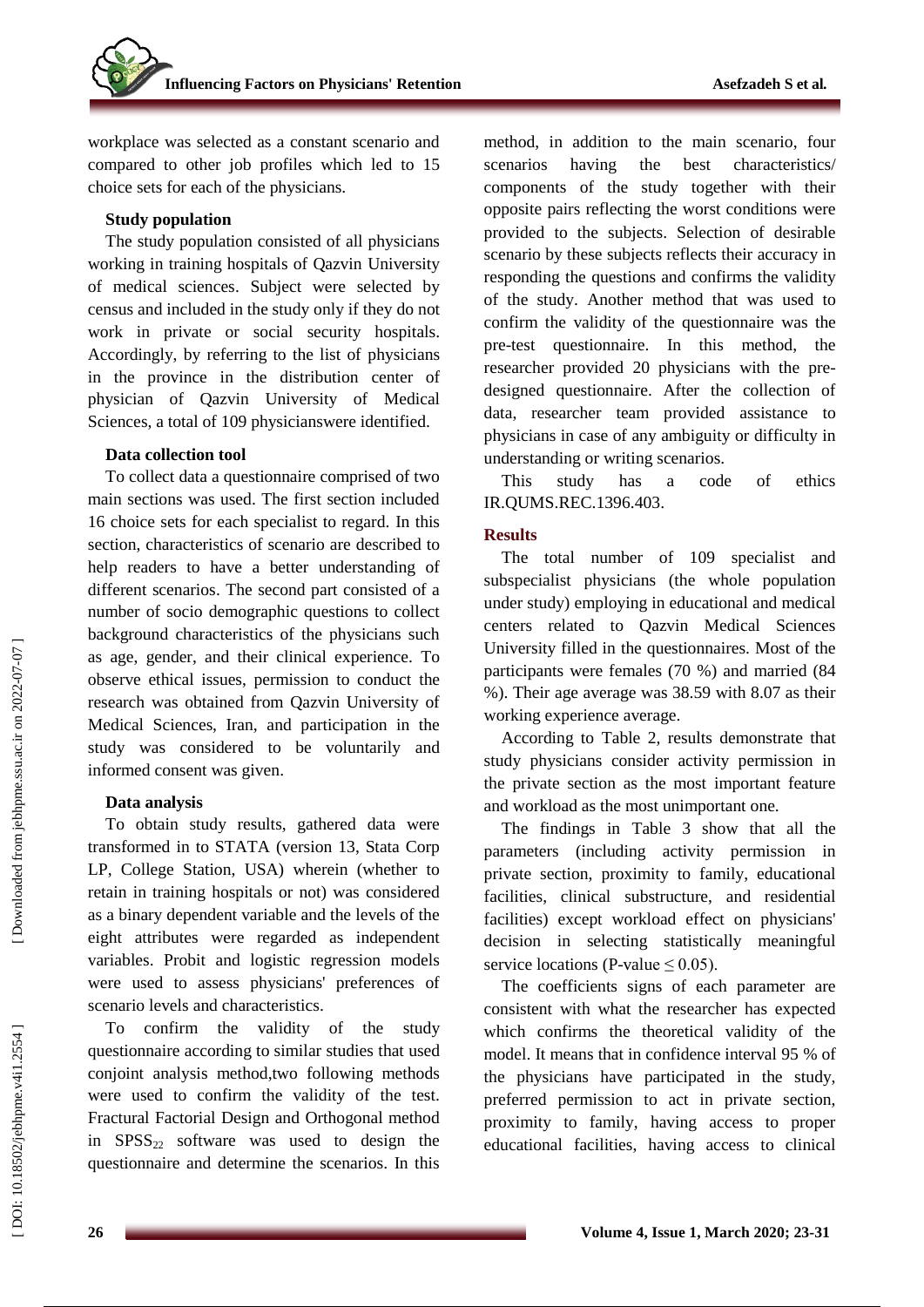

facilities and residential facilities.

Comparing coefficients of each parameter level in Table 3 shows that physicians have valued higher levels of each parameter concerning some parameters so that moving to higher levels has effected positively on their choices. This is not true for workload parameters as moving from medium workload to the higher, reduces physicians' intention to persist in the governmental and academic section. In other temporal parameters that defined levels promote from base level to higher one, physicians' persistence probability in service location will be increased.

In Table 4 shows the results of logistic regression on data in Qazvin.

Results of the Table 4 reveal that having permanent activity permission in the private section increases physicians' persistence probability in their service location. So that this possibility may increase physician's persistence probability 1.2 times. Also, findings demonstrate that the physician's persistence probability increases 2.2 times in conditions that the physician has not to be far from his family rather than the conditions that this possibility is provided due to being far from family. The next parameters of proper educational facilities, clinical facilities and

also residential facilities may increase physician's persistence probability rather than the condition without such facilities. But as the resultant data from the above Tableshow, proximity to family and permanent activity permission in private sections are the most influential parameters.

The marginal effect has been conducted to investigate the effect of improvement in working conditions on physicians' choice based on persistence. The test determines the effect of change in different levels of each parameter or a collection of parameters on the probability of physicians' occupational choice. Results show that high workload reduces the probability of physicians' persistence in service location around 2 %. However, if physicians assume that the related projects provide them with activity permission in private section, proximity to family, medical facilities and desired residential conditions for them and their families, physicians'' persistence probability will be increased 27 %, 29 %, 19 %, and 12 % respectively. In other words, if policymakers aim at increasing the persistence probability of this physician group in Qazvin, they will be able to increase this probability through changing in the conditions related to policy making levels of each defined parameter.

| <b>Table 1.</b> An example of a choice set |  |
|--------------------------------------------|--|
|--------------------------------------------|--|

| <b>Job A</b>                               |                | Job <sub>B</sub>                     |  |
|--------------------------------------------|----------------|--------------------------------------|--|
| Dual practice: Yes                         |                | Dual practice: No                    |  |
| Workload: Heavy                            |                | Workload: Heavy                      |  |
| Proximity to family: No                    |                | Proximity to family: No              |  |
| Clinical infrastructure: Adequate          |                | Clinical infrastructure: Adequate    |  |
| <b>Educational facilities: Superior</b>    |                | <b>Educational facilities: Basic</b> |  |
| Housing: Basic                             |                | Housing: No                          |  |
| Which job profile do you prefer to choose? | $J0$ A $\circ$ | job BO                               |  |

**Table 2.** Order of importance among study parameters from study physicians' points of view in Qazvin

| <b>Components</b>                     | <b>Model Factors</b> | <b>Standard Error</b> |      |         |
|---------------------------------------|----------------------|-----------------------|------|---------|
| Activity permit in private section    | 0.842                | 0.081                 | 8.7  | $0.00*$ |
| Workload                              | 0.038                | 0.082                 | 0.37 | 0.5     |
| Closeness to family                   | 0.821                | 0.078                 | 8.9  | $0.00*$ |
| Educational facilities                | 0.21                 | 0.08                  | 1.58 | $0.00*$ |
| The clinical substructure of the area | 0.92                 | 0.072                 | 4.12 | $0.00*$ |
| <b>Residential Facilities</b>         | 0.97                 | 0.089                 | 1.84 | $0.01*$ |

 $(P-value \le 0.05)$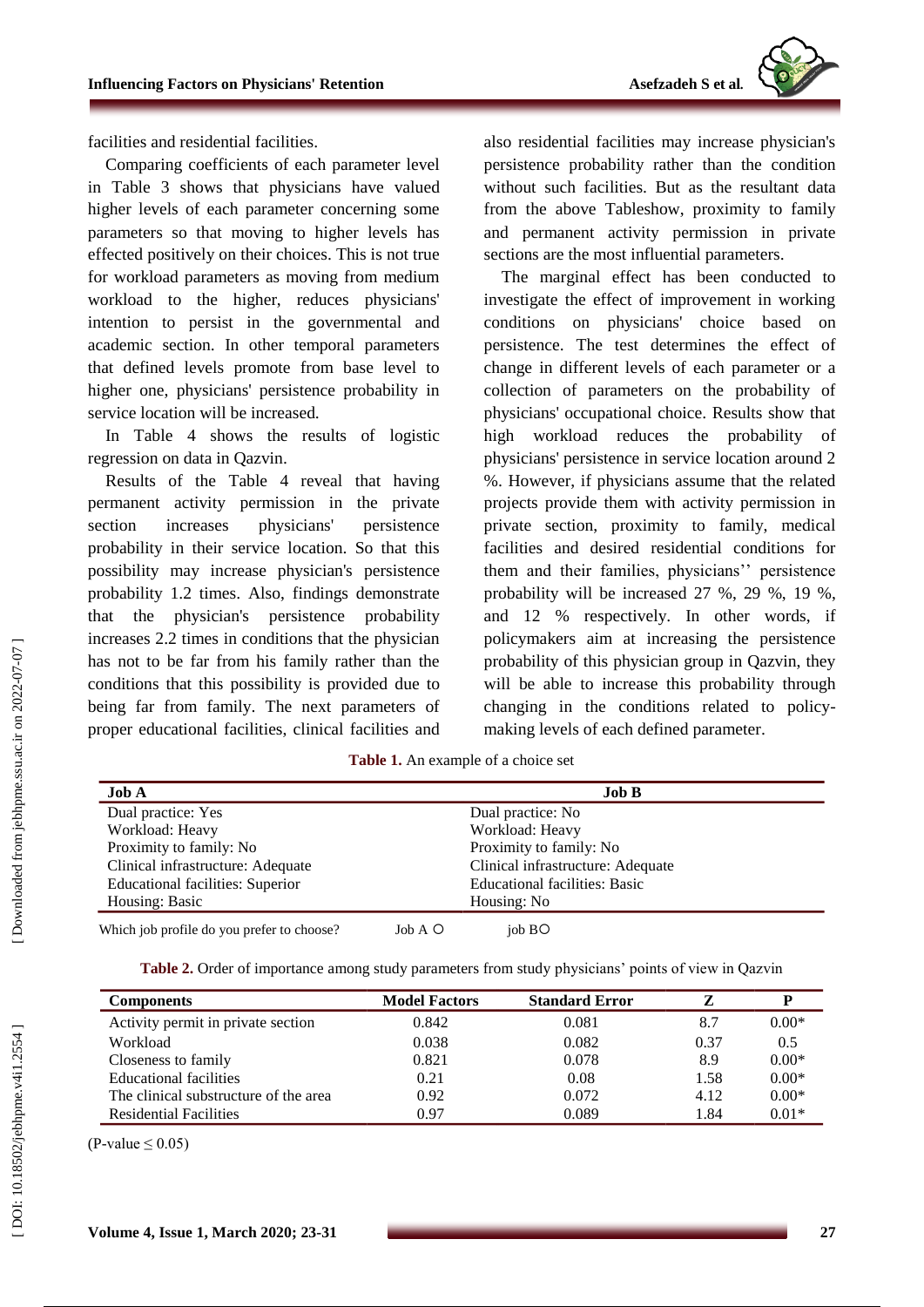| <b>Components</b>                     | Levels of each component   | Model<br><b>Factors</b> | <b>Standard</b><br>Error | Z               | P          |
|---------------------------------------|----------------------------|-------------------------|--------------------------|-----------------|------------|
| Activity permit in private section    | Having ratio to not having | 0.80                    | 0.083                    | 9.7             | 0.00       |
| Workload                              | Average<br>High            | 0.04<br>$-0.06$         | 0.099<br>0.099           | 0.49<br>$-0.63$ | 0.6<br>0.5 |
| Closeness to family                   | Closeness to farness       | 0.81                    | 0.08                     | 9.7             | 0.00       |
| <b>Educational facilities</b>         | Desirable to undesirable   | 0.20                    | 0.081                    | 2.51            | 0.01       |
| The clinical substructure of the area | Average                    | 1.20                    | 0.136                    | 3.85            | 0.00       |
|                                       | Desirable                  | 0.82                    | 0.083                    | 5.13            | 0.00       |
| <b>Residential Facilities</b>         | Average                    | 1.30                    | 0.099                    | 2.22            | 0.02       |
|                                       | Desirable                  | 0.22                    | 0.099                    | 3.55            | 0.00       |

**Table 3.** Effect of change in levels of each study parameters on the choice of study physicians' in Qazvin

 $(P$ -value  $\leq 0.05$ )

**Table 4 .** Study physician's persistence probability in Qazvin in respect to the change in levels of study parameters

| <b>Components</b>                     | Levels of each<br>component | <b>ORChanceRatio</b> | <b>Standard</b><br>Error $(S.E)$ | Z               | P            |
|---------------------------------------|-----------------------------|----------------------|----------------------------------|-----------------|--------------|
| Activity permit in private section    | No.<br>Yes                  | 1.20                 | 0.24                             | 11.4            | 0.00         |
| Workload                              | Average<br>High             | 0.17<br>0.02         | 0.036<br>0.036                   | 0.49<br>$-0.63$ | 0.62<br>0.52 |
| Closeness to family                   | No.<br>Yes                  | 2.20                 | 0.026                            | 10.9            | 0.00         |
| <b>Educational facilities</b>         | Desirable                   | 1.07                 | 0.028                            | 2.5             | 0.01         |
| The clinical substructure of the area | Average<br>Desirable        | 1.18<br>0.96         | 0.047<br>0.029                   | 3.9<br>5.2      | 0.00<br>0.00 |
| <b>Residential Facilities</b>         | Average<br>Desirable        | 0.08<br>1.12         | 0.036<br>0.035                   | 2.22<br>3.5     | 0.02<br>0.00 |

 $(P-value \le 0.05)$ 

## **Discussion**

The current study showed important findings related to specialists and subspecialists physicians' occupational preferences and political interventions which affect their persistence in deprived areas. Data analysis revealed that all the parameters expect workload significantly effect on study physicians' preferences in their occupation choice. This finding showed that there is a wide range of political interventions in the improvement of occupation choice probability in deprived areas among physicians. To consider interesting occupational features, physicians prefer to enjoy proximity to family and activity permission in the private section. Moreover, having access to clinical substructure plays an important role in physicians' persistence. Other studies support these findings and emphasize the importance of elements such as proximity to family, enjoying activity permission in private section, proper clinical substructure and residential facilities. Rockers et al (18) showed that dual activity in governmental and private sections increase occupational attraction in deprived areas. Shatouk et al (19) have considered hospital substructures as one of the seven main motivational items among health staff in developing nations. Also, Kerat et al (20) have introduced the promotion of medical equipment as the main job features among medical sciences students. Sobhanian et al (21) have found out that the proximity of service location to residential location is more important than other parameters. Although Rafei' et al (22)

Downloaded from jebhpme.ssu.ac.ir on 2022-07-07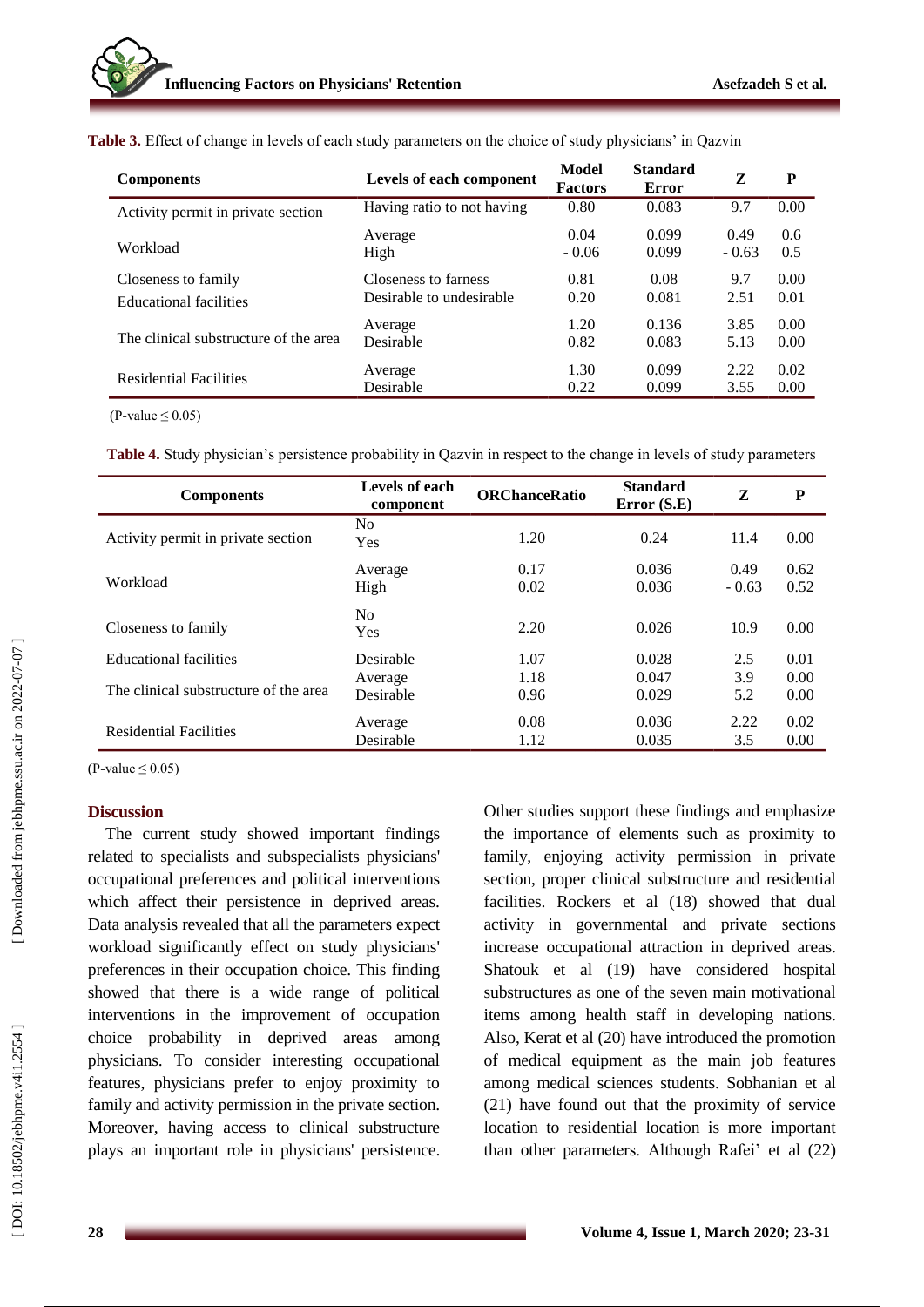

showed that all job features excluding proximity to family significantly effect on job selection and maybe it is because other needs play an important role than emotional one among study physicians.

Study findings revealed that individual or combined motives can enhance specialist and subspecialist physicians' persistence in governmental and academic centers. Hancock et al (23) asserted that Localization in staff recruitment can increase sustainability. Ramsbottom et al (24) revealed that those physicians who are unsatisfied with their workload are more probable to leave their service locations. Therefore, workload suitable for the staff enhances their persistence. Bahadori et al (25) demonstrated that providing welfare amenities may increase physicians' persistence and satisfaction. Miranda et al (26) argued that a combination of motives may increase employment attraction in rural areas. Mousavi Raja et al (27) confirmed that providing livelihood and welfare factors such as desired residential facilities and deprivation in physicians' service locations lead to persistence. Ebadi et al (28) showed that residential and transportation facilities are so important in physicians' points of view. A study in Zambia (29) has suggested governmental residential services, clinical substructures, and educational facilities as important and influential factors in increasing persistence. Sanjari et al (30) have suggested the employment of native forces to increase persistence. Also, Rafei'i et al (22) have introduced salary increase, activity permission in private section and having access to clinical substructures as the most important persistence policies.

## **Conclusion**

Research findings have suggested that considering some parameters which recognized as influential parameters in physicians' decisions can be used in making principled decisions by policymakers to improve physicians' persistence. The analysis showed that some persistence strategies affect job attraction in governmental and academic centers. Providing conditions for proximity to family, legislating agreement with private activity, providing residential facilities, clinical substructures and making suitable academic facilities are the main suggested entries for persistence policy. Due to the insufficient studies about workforces' job preferences in developing nations, the present study will have a significant share in the literature review.

Based on study results it is recommended to provide approximate to family to encourage physicians to persist with various tastes. Also according to the results based on physicians' intention to have activity in the private section besides governmental one, it is recommended to agree with the licensing office for them.

Among the most important challenges in this study are difficulty in collecting data due to the high number of study physicians and also researchers referring to medical and hospital centers. To overcome this challenge attempts have been made to use effective cooperation of Qazvin Medical Sciences University assistance to make physicians cooperate with this study. Also through the researcher's comprehensive explanations about the purpose of the study to physicians, they have significantly contributed to the study. Findings generalizability to other states of the country is impossible due to differences in conditions and substructures in different nations on the country. Also, financial information related to different policies is not mentioned in the study analysis. Therefore it was impossible to determine the most economical scenario.

## **Acknowledgment s**

The present study has been resulted from an MS Thesis in 2018-2019 as "Cohen's Kappa Coefficient Physician's Preferences Employing in Education Medical Hospitals of Qazvin Medical Sciences University about Persistence in Service Location". Authors sincerely express their thanks to the honorable assistance of Qazvin Medical Sciences and all of those who have contributed to this study in particular participated physicians.

#### **Conflict of interest s**

The authors declare no conflict of interests.

## **Authors' contributions**

Rafiei S, Asefzadeh S, and Kazemifar AM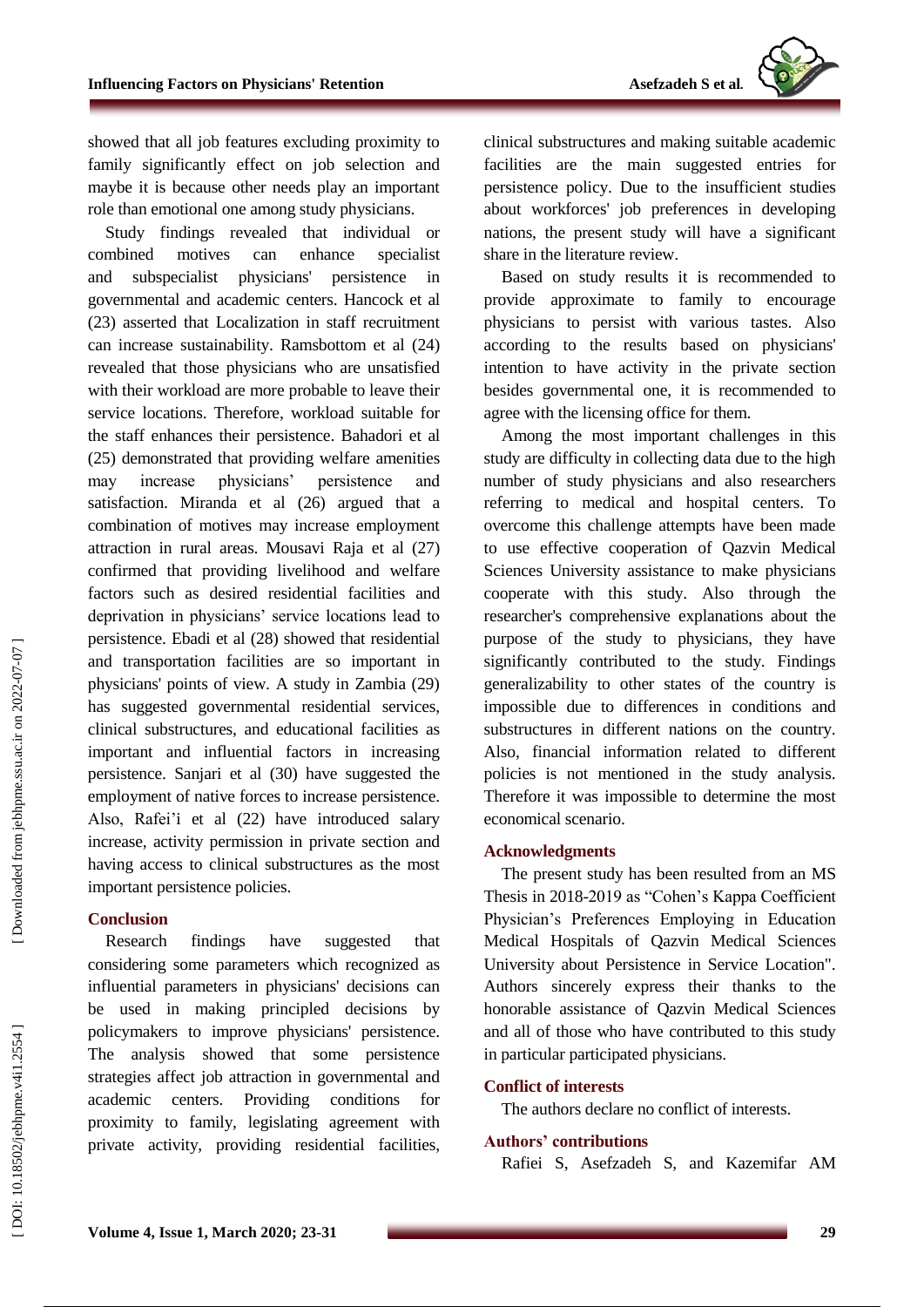designed research; Akbari S h conducted research; Ranjbar M analyzed data; Rafiei S, and Akbari S h wrote the manuscript. Akbari S h had primary responsibility for final content. All authors read and approved the final manuscript.

### **References**

- 1.Leon BK, Kolstad JR. Wrong schools or wrong students? The potential role of medical education in regional imbalances of the health workforce in the United Republic of Tanzania. Human resources for health. 2010; 8(1): 3.
- 2.Gupta N, Zurn P, Diallo K, Dal Poz MR. Uses of population census data for monitoring geographical imbalance in the health workforce: snapshots from three developing countries. International Journal for Equity in Health. 2003; 2(1): 11.
- 3.Wibulpolprasert S. Inequitable distribution of doctors: can it be solved. Human Resources for Health Development Journal. 1999; 3(1): 2 -2.
- 4.Dussault G, Franceschini MC. Not enough there, too many here: understanding geographical imbalances in the distribution of the health workforce. Human resources for health. 2006; 4(1): 12.
- 5.Mehrolhassani MH, KohpeimaJahromi V. Application of goal programming to improve human resource allocation for urban family physician plan in Iran. Journal of Health Management & Informatics. 2016; 3(3): 94 -9. [In Persian]
- 6.Karimi A, Parsafar E. Relationship between HRM and organizational commitment of employees. The First Journal of Management. 2017; 1(190): 110 -9. [In Persian]
- 7.Kakuma R, Minas H, Van Ginneken N, Dal Poz MR, Desiraju K, Morris JE, et al. Human resources for mental health care: current situation and strategies for action. The Lancet. 2011; 378(9803): 1654 -63.
- 8.Shahabi M, Toufighi S, Maleki MR. The nurse and specialist physicians manpower distribution by population and its relationship with the number of beds at public hospitals in iran's; 2001 -2006. [In Persian]
- 9.Moscovice I. Policy approaches for improving the distribution of physicians. Health services research. 1983; 18(2 Pt 2): 270.
- 10. Damari B, Vosoogh A, Abachi K. Human resources management of health. 2012, Council of policy and health reform: Tehran. [In Persian]
- 11. Alla -Eddini F, Fatemi R, RanjbaranJahromi H, Asghari E, Eskandari SH, Ardalan A, et al. Iranian physicians' willingness to work in underserved areas and related factors in 2001. Razi Journal of Medical Sciences. 2004; 11(40): 247 -55. [In Persian]
- 12. Delavari S, Arab M, Rashidian A, Nedjat S, Souteh RG. A qualitative inquiry into the challenges of medical education for retention of general practitioners in rural and underserved areas of Iran. Journal of Preventive Medicine and Public Health. 2016; 49(6): 386. [In Persian]
- 13. Ravaghi H, Taati E, Abdi Z, Meshkini A, Sarvarizadeh S. Factors influencing the geographic distribution of physicians in Iran: a qualitative study. Rural and Remote Health. 2015; 15(1): 2967. [In Persian]
- 14. Orme BK. Getting started with conjoint analysis: strategies for product design and pricing research, Chapter 5. Madison, Wis.: Research Publishers. p. 2009: 3 9 –50.
- 15. Arifin B, Swallow BM, Suyanto S, Coe RD. A conjoint analysis of farmer preferences for community forestry contracts in the Sumber Jaya Watershed, Indonesia. Ecological Economics. 2009; 68(7): 2040 -50.
- 16. Kessels R, Goos P, Vandebroek M. Optimal designs for conjoint experiments. Computational statistics & data analysis. 2008; 52(5): 2369 –87.
- 17. Bridges JF, Hauber AB, Marshall D, Lloyd A, Prosser LA, Regier DA, et al. Conjoint analysis applications in health—a checklist: a report of the ISPOR Good Research Practices for Conjoint Analysis Task Force. Value in health. 2011; 14(4): 403 -13.
- 18. Rockers PC, Jaskiewicz W, Wurts L, Kruk ME, Mgomella GS, Ntalazi F, et al. Preferences for working in rural clinics among trainee health professionals in Uganda: a discrete choice experiment. BMC health services research. 2012;